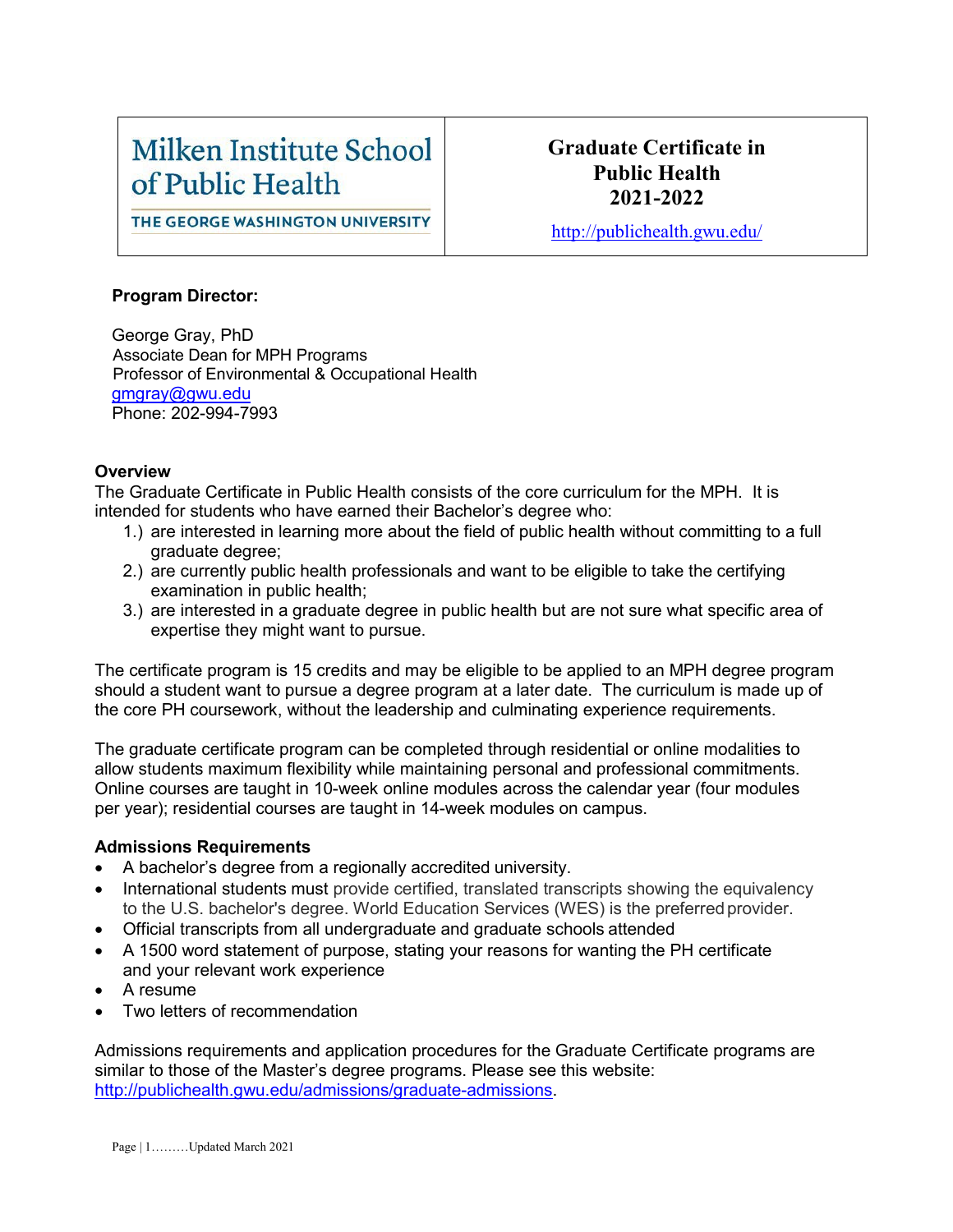#### **Standardized Test Requirements**

- The Graduate Record Exam is not required to apply for the certificate program.
- International students must submit a TOEFL score when English is not the native language. A minimum score of 100 is required on the internet-based test. IELTS is also acceptable. An overall score of 7.0, with no individual score below a 6.0 is needed for admissions.

#### **Transfer Credits**

Up to 3 graduate credits that have not been applied to a previous graduate degree may be transferred to the Certificate. External credits must have been earned from an accredited institution in the last 3 years with a grade of B or better.

#### **Transfer to a Degree Program**

Public Health Graduate Certificate students can transfer as many credits as meet program requirements, to the MPH degree (all 15 certificate credits will count). Graduate Certificate students wishing to transfer to a degree program may apply to do so via the online change of concentration petition after completion of 3 or more courses and a cumulative GPA of 3.0 or better. A grade of B or better is required for a course to be eligible to transfer. Students interested in applying to an MPH degree program should meet with Departmental Advisors regarding program-specific admission requirements.

#### **Time in Program**

The certificate must be completed within 2 years of matriculation.

#### **Program Competencies**

- Apply epidemiological methods to the breadth of settings and situations in public health practice
- Select quantitative and qualitative data collection methods appropriate for a given public health context
- Analyze quantitative and qualitative data using biostatistics, informatics, computer-based programming and software, as appropriate
- Interpret results of data analysis for public health research, policy or practice
- Compare the organization, structure and function of health care, public health and regulatory systems across national and international settings
- Discuss the means by which structural bias, social inequities and racism undermine health and create challenges to achieving health equity at organizational, community and societal levels
- Assess population needs, assets, and capacities that affect communities' health
- Apply awareness of cultural values and practices to the design or implementation of public health policies or programs
- Design a population-based policy, program, project or intervention
- Select methods to evaluate public health programs
- Discuss multiple dimensions of the policy making process, including the roles of ethics and evidence
- Evaluate policies for their impact on public health and health equity
- Communicate audience-appropriate public health content, both in writing and through oral presentation
- Apply systems thinking tools to a public health issue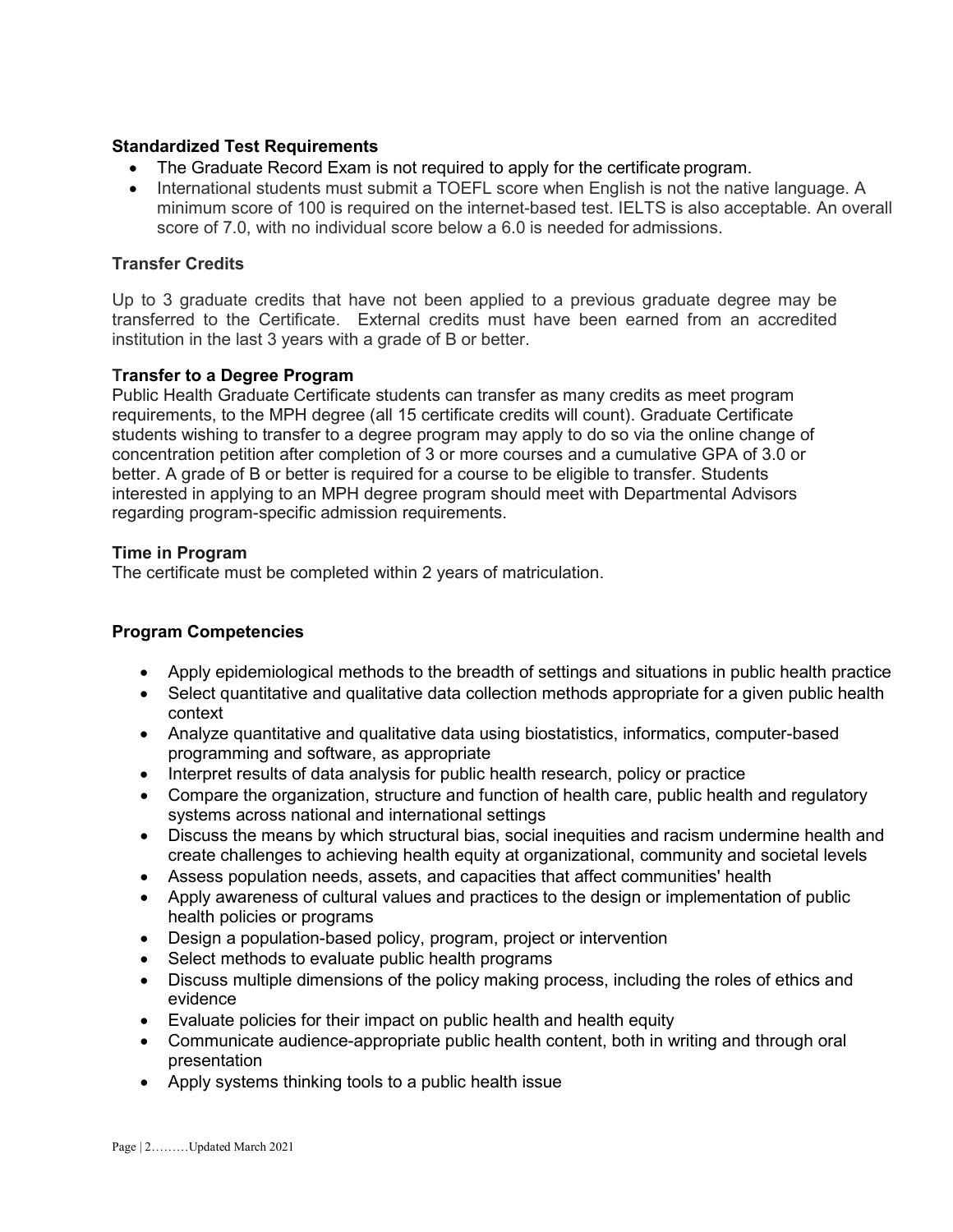#### **NON-ACADEMIC REQUIREMENTS**

#### • **Professional Enhancement**

Students in the certificate program must participate in 8 hours of Professional Enhancement. These activities are pre-approved by an advisor and may be Public Health-related lectures, seminars, and symposia related to your field of study.

Professional Enhancement activities supplement the rigorous academic curriculum of the SPH degree programs and help prepare students to participate actively in the professional community. You can learn more about opportunities for Professional Enhancement via the Milken Institute School of Public Health Listserv, through departmental communications, or by speaking with your advisor.

Students submit a completed [Professional Enhancement Form](http://publichealth.gwu.edu/academics/forms) to the Office of Student Records which is required documentation to be cleared for graduation.

#### • **Collaborative Institutional Training Initiative (CITI) Training**

All students are required to complete the Basic [CITI training module](http://www.citiprogram.org/) in Social and Behavioral Research. This online training module for Social and Behavioral Researchers will help new students demonstrate and maintain sufficient knowledge of the ethical principles and regulatory requirements for protecting human subjects - key for any public health research.

#### • **Academic Integrity Quiz**

All Milken Institute School of Public Health students are required to review the University's Code of Academic Integrity and complete the GW Academic Integrity Activity. This activity must be completed within 2 weeks of matriculation. Information on GWSPH Academic Integrity requirements can be found [here.](http://publichealth.gwu.edu/integrity)